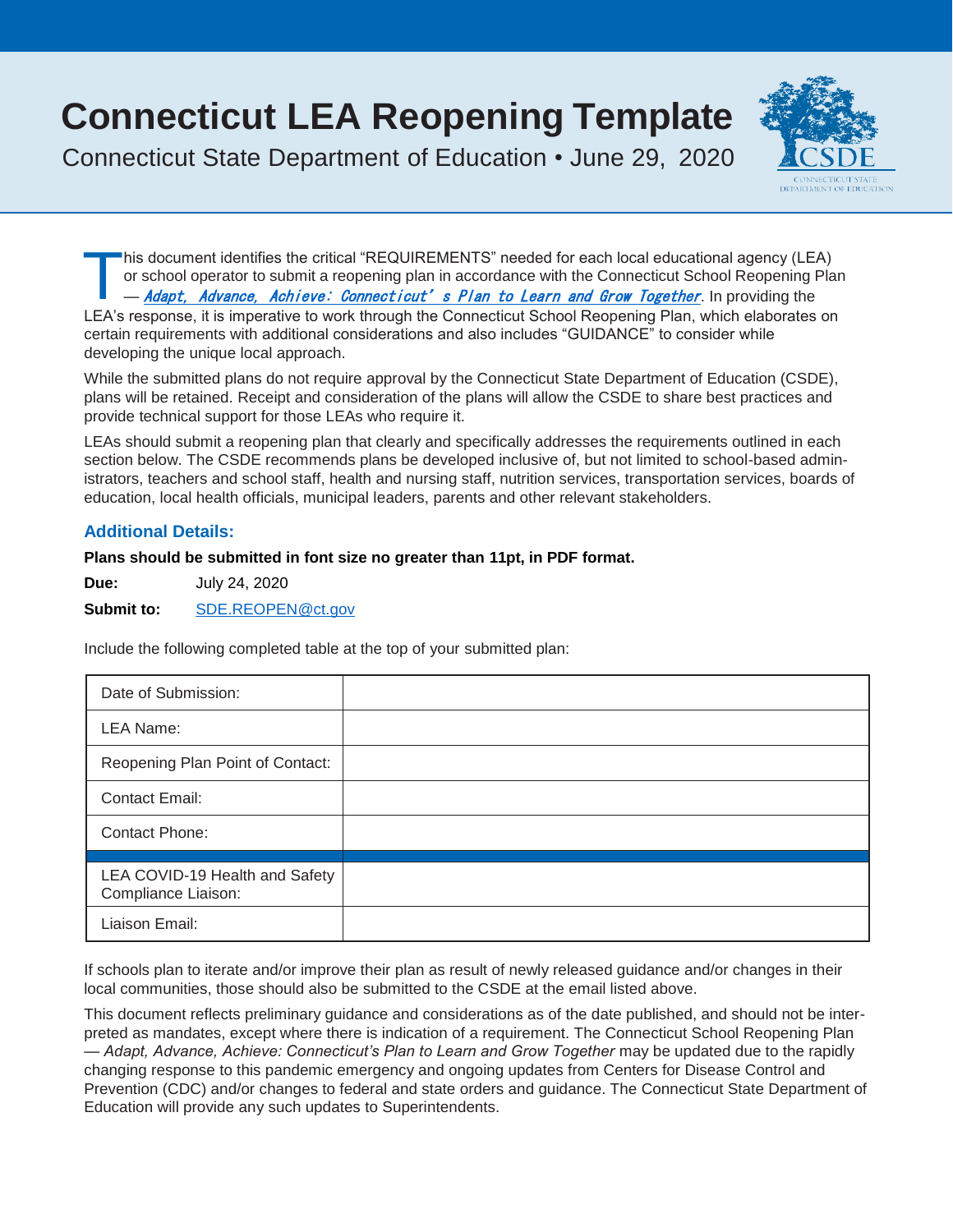| <b>Priorities</b>                                                                                                                                                                                                                                                                                                                                          |  |  |  |
|------------------------------------------------------------------------------------------------------------------------------------------------------------------------------------------------------------------------------------------------------------------------------------------------------------------------------------------------------------|--|--|--|
| <b>Fall Reopening Model</b>                                                                                                                                                                                                                                                                                                                                |  |  |  |
| LEAs should plan to have all students, in all districts, return to schoolhouses for full-time instruction at<br>the beginning of 2020-2021, so long as public health data continues to support this model. This model<br>will be supported with more intensive mitigation strategies and specific monitoring, containment and<br>class cancellation plans. |  |  |  |
| - In addition to full-time instruction plans as indicated above, LEAs must be prepared to modify<br>their plans to support a partial reopening or to allow for scaling back at a future date if the public<br>health data changes.                                                                                                                         |  |  |  |
| Identify gaps and develop action plans for reopening that specifically address inclusion, equity, and<br>access for all learners with strategies and clearly defined action steps.                                                                                                                                                                         |  |  |  |
| <b>Temporarily Choosing Not to Participate</b>                                                                                                                                                                                                                                                                                                             |  |  |  |
| Plan for parents and students who may temporarily choose not to participate in the return to school.                                                                                                                                                                                                                                                       |  |  |  |
| <b>School Liaison, Communications Plans, and Data Collection</b>                                                                                                                                                                                                                                                                                           |  |  |  |
| Designate an employee to serve as a COVID-19 Health and Safety Compliance Liaison. This<br>$\bullet$<br>designated person will be responsible for engaging with students, parents, faculty, staff, and<br>administrators to answer questions or concerns about health and safety requirements regarding<br>COVID-19 concerns (e.g., school nurse).         |  |  |  |
| Put systems in place to communicate the most up to date policies and protocols related to the<br>considerations herein, for staff, students, and families.                                                                                                                                                                                                 |  |  |  |
| Make communications plans available in relevant languages of families in the community, as well as<br>accessible to those with visual and/or hearing impairments.                                                                                                                                                                                          |  |  |  |
| Ensure the development of plans for ongoing two-way communication with the school community (staff,<br>families, and students) about any new policies and/or protocols prior to reopening, any time there is a<br>significant policy change, and upon re-entry if a school closes temporarily during the year.                                             |  |  |  |
| Develop expectations around frequency of communication, and ensure detailed updates are provided<br>any time critical information regarding policies, protocols, or health data changes.                                                                                                                                                                   |  |  |  |
| Put in place a plan for how the community will be notified of any changed policies, need to cancel<br>classes, or other changes or restrictions.                                                                                                                                                                                                           |  |  |  |
| Make plans easily accessible, including but not limited to being visible on the main landing page of the<br>LEA and school websites.                                                                                                                                                                                                                       |  |  |  |
| Prioritize gathering information from families prior to reopening. Collect information from families to<br>properly plan for resuming classes in the fall.                                                                                                                                                                                                 |  |  |  |
| - This should align with the forthcoming CSDE District Reopen Survey                                                                                                                                                                                                                                                                                       |  |  |  |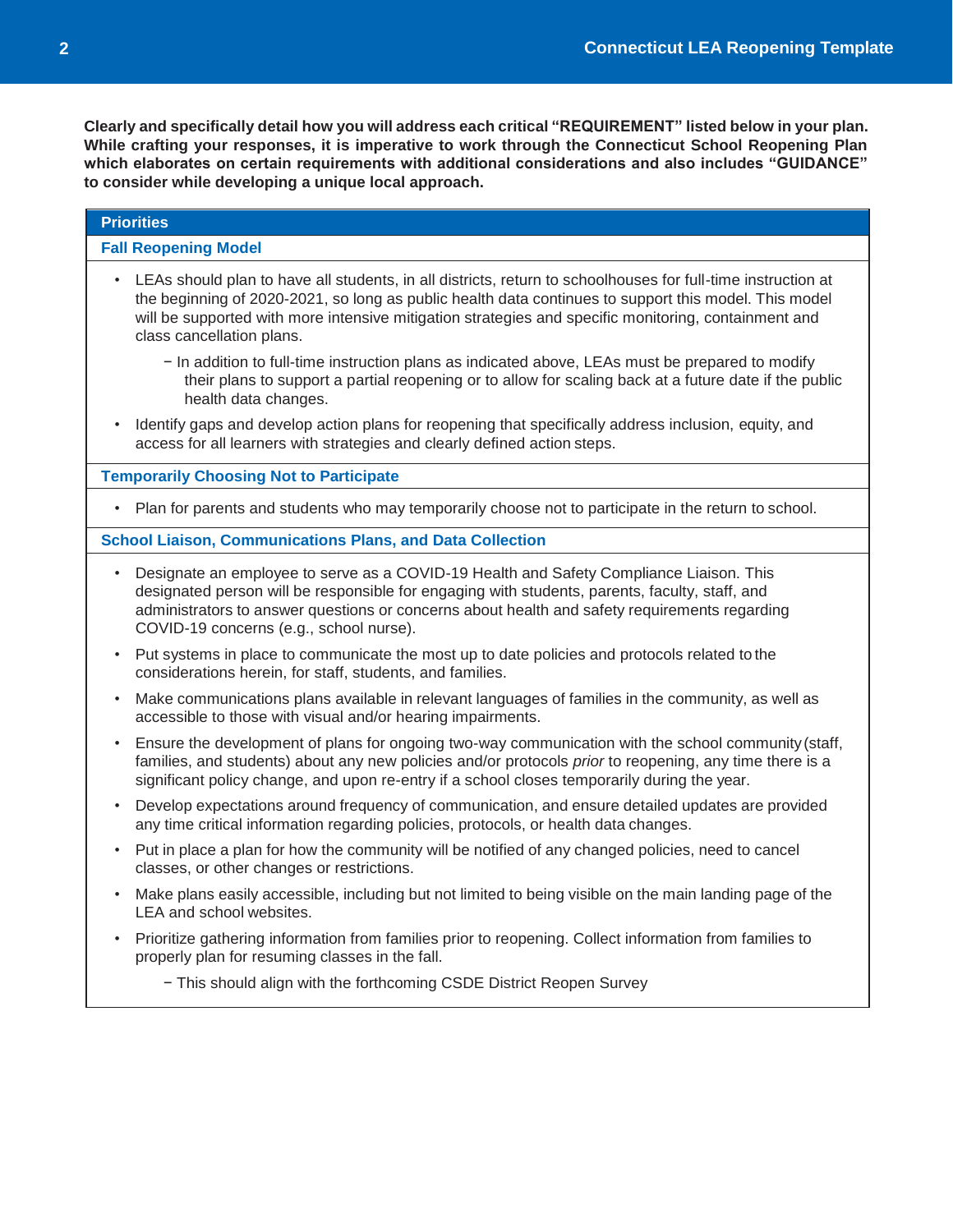| <b>Operations Plan</b>                                                                                                                                                                                                                                                                                                                                              |  |  |  |
|---------------------------------------------------------------------------------------------------------------------------------------------------------------------------------------------------------------------------------------------------------------------------------------------------------------------------------------------------------------------|--|--|--|
| <b>Facilities</b>                                                                                                                                                                                                                                                                                                                                                   |  |  |  |
| Maximize social distancing between student workstations, achieving 6 feet when feasible, when<br>$\bullet$<br>determining the classroom layout.                                                                                                                                                                                                                     |  |  |  |
| Where necessary, assess other space that may be repurposed for instruction in the school, in municipal<br>$\bullet$<br>or other community space, or if the school will require additional modular space.                                                                                                                                                            |  |  |  |
| Maximize space between the teacher and students due to the risk of increased droplets from teachers<br>$\bullet$<br>during instruction.                                                                                                                                                                                                                             |  |  |  |
| Ensure all signs and messages related to stopping the spread are accessible for students with<br>٠<br>disabilities and in languages appropriate for the school population.                                                                                                                                                                                          |  |  |  |
| Identify the training needs of staff related to health and safety protocols; perform such training prior to<br>$\bullet$<br>the first day of classes.                                                                                                                                                                                                               |  |  |  |
| Consider having training days and days to practice new protocols with staff only prior to having students<br>$\bullet$<br>enter the building.                                                                                                                                                                                                                       |  |  |  |
| Plan an in-person or online training that includes: social distancing; cleaning protocols; and hygiene<br>$\bullet$<br>practices. Require attendance by all students and staff, and make available to families who are interested.<br>Consider repeating this training during the first months that school reopens, and as needed.                                  |  |  |  |
| Ensure training is provided to substitutes or others who may enter the school outside of the first day or<br>$\bullet$<br>typical calendar start.                                                                                                                                                                                                                   |  |  |  |
| <b>Daily Operations</b>                                                                                                                                                                                                                                                                                                                                             |  |  |  |
| Implement the key strategy of establishing stable cohorts within the school population, when feasible.<br>$\bullet$<br>Placing students in cohorts is <i>strongly encouraged</i> for grades K-8, and <i>encouraged where feasible</i><br>for grades 9-12.                                                                                                           |  |  |  |
| Develop consistent policies to address when clubs, before- and after-school programs, or other<br>$\bullet$<br>voluntary groups may be allowed to use school space. Include ways to safely allow access for before-<br>and after-school and childcare programs.                                                                                                     |  |  |  |
| <b>Child Nutrition</b>                                                                                                                                                                                                                                                                                                                                              |  |  |  |
| Schools and institutions that participate in the National School Lunch Program (NSLP), School<br>$\bullet$<br>Breakfast Program (SBP), Afterschool Snack Program, and Special Milk Program (SMP) as applicable,<br>must continue to determine eligibility for and make available free and reduced-price meals and snacks<br>and free milk to all eligible students. |  |  |  |
| Schools and institutions must comply with the U.S. Department of Agriculture's (USDA) regulations and<br>$\bullet$<br>policies for school meals and milk including the meal pattern requirements.                                                                                                                                                                   |  |  |  |
| Schools and institutions that participate in the NSLP are required to claim meals/milk provided to                                                                                                                                                                                                                                                                  |  |  |  |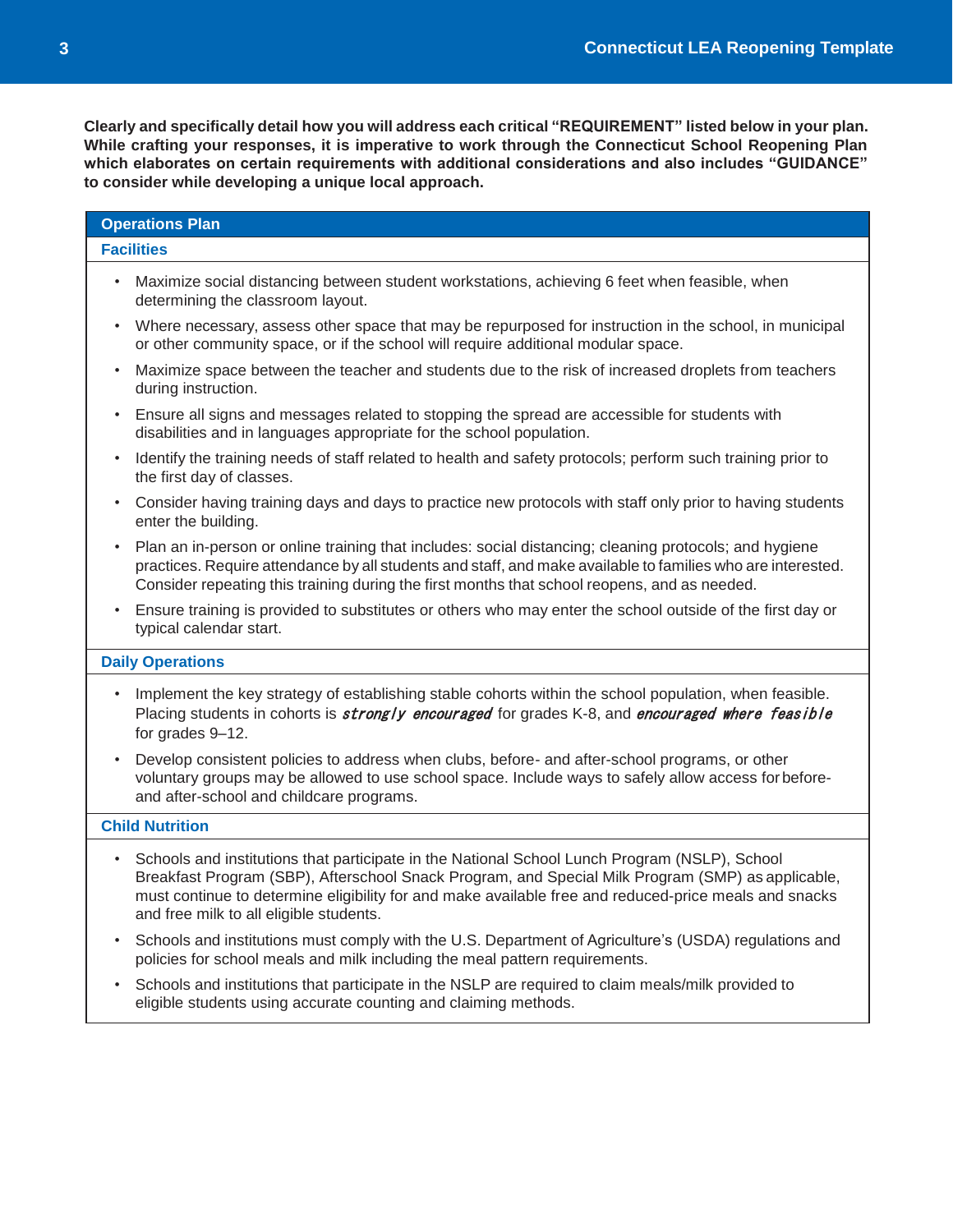# **Operations Plan,** continued

#### **Transportation**

#### **Low Transmission Risk**

- Plan to operate at full capacity or close to while maximizing health and safety protocols, as well as considerations outlined in the plan.
- Require passengers to wear a face mask or cloth face covering that completely covers the nose and mouth during transit, prior to boarding the bus, and must be kept in place until they are completely off the bus.
- Passengers should load into the bus from the back row to the front (where the first passengers onto the bus sit in the back row) and then unload the bus in a controlled manner upon arrival at the school from front to back by seat.

#### **Moderate Transmission Risk**

- Plan to operate at significantly reduced capacity while maximizing health and safety protocols, as well as considerations outlined in the plan.
- Bus passengers should be spaced with family members sitting together and non-family members should be spaced 6 feet apart utilizing alternating diagonal seating.
- Require passengers to wear a face mask or cloth face covering that completely covers the nose and mouth during transit, prior to boarding the bus, and must be kept in place until they are completely off the bus.
- Passengers should load into the bus from the back row to the front (where the first passengers onto the bus sit in the back row) and then unload the bus in a controlled manner upon arrival at the school from front to back by seat.

#### **Health Practices and Protocols**

- Ensure that students are educated and engaged in the new expectations related to all public health policies and protocols. As part of this requirement, assess the best approach to communicating the information for the age group, and plan to set aside time at the beginning of the school year, as well as frequent reminders, to review the new policies and protocols.
- Familiarize all participants of the standard public health practices used to prevent the spread of diseases. These practices include, but are not limited to:
	- − social distancing,
	- − frequent hand washing and use of hand sanitizer,
	- − use of face coverings that completely cover the nose and mouth,
	- − respiratory and cough etiquette, and
	- − enhanced cleaning/disinfection of surfaces.
- Provide adequate supplies, including soap, hand sanitizer with at least 60% ethyl alcohol or 70% isopropyl alcohol (for staff and older students who can safely use hand sanitizer), paper towels, tissues, disinfectant wipes, cloth face coverings (as feasible), and no-touch/foot-pedal trash cans.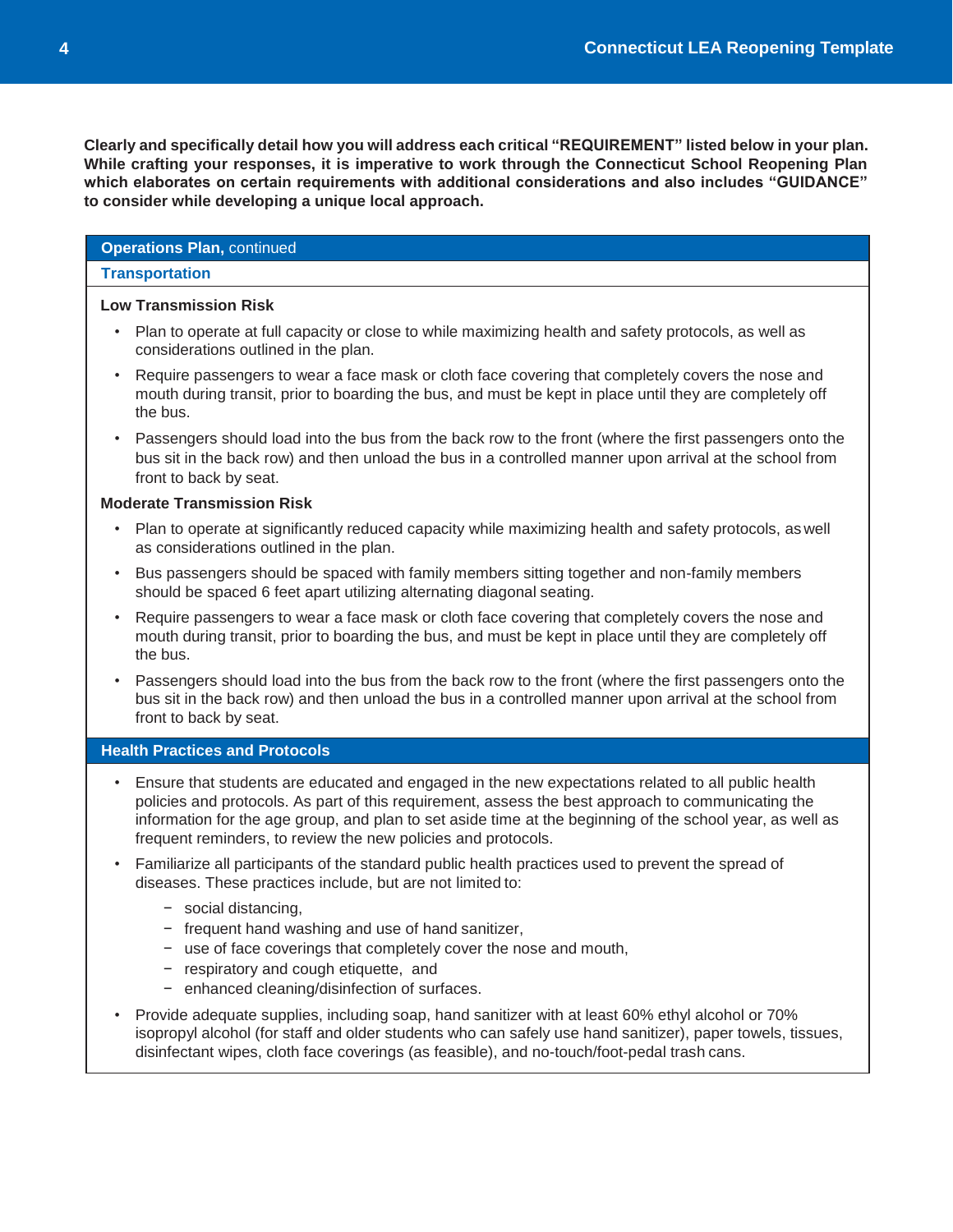| <b>Health Practices and Protocols, continued</b> |  |  |
|--------------------------------------------------|--|--|
|--------------------------------------------------|--|--|

**Reporting Illnesses and Addressing Vulnerable Populations**

- Instruct students and staff to inform the school if they are sick with COVID-19 related symptoms, particularly if they had a known contact with someone diagnosed with COVID-19 and have also had contact with the school population.
- Develop consistent protocols for information reporting, and a point person to appropriately receive and safeguard this information, such as the school nurse, district nursing supervisor, or principal.
- Educate staff and families about when to [stay home.](https://www.cdc.gov/coronavirus/2019-ncov/community/schools-childcare/schools.html) Schools should properly communicate the content of this or any updated guidance.
	- − Instruct staff and students (or their parents and guardians) to perform a self-assessment prior to leaving for school to identify fever and other possible COVID-19 symptoms. Communicate this expectation and provide parents with reminders about the [symptoms consistent with COVID-19](https://www.cdc.gov/coronavirus/2019-ncov/symptoms-testing/symptoms.html) that require keeping their students at home.
- Establish and communicate school-wide sick protocols, including signs and symptoms ofCOVID-19, and temperature thresholds requiring students or staff to stay home.

#### **Social Distancing**

• Assist staff and students to maintain maximum social distancing between individuals to reduce the transmission of the virus per the public health guidelines at that time.

**Use of Face Coverings, Masks, and Face Shields**

- Adopt policies requiring use of face coverings **for all students and staff when they are inside the school building, with certain exceptions listed below**.
	- − For anyone who has trouble breathing, or anyone who is unconscious, incapacitated or otherwise unable to remove the mask without assistance, face coverings and masks shouldnot be required, per CDC [guidance.](https://www.cdc.gov/coronavirus/2019-ncov/prevent-getting-sick/how-to-wear-cloth-face-coverings.html)
	- − For anyone who has a medical reason making it unsafe to wear a face covering, masks should not be required.
- Be prepared to provide a mask to any student or staff member who does not have one.

#### **Health Monitoring Plan**

**Planning and Distribution of Information**

• Include in the LEA reopening plan written protocols for monitoring of symptoms that could be related to COVID-19, with the goal of decreasing the risk of spreading or contracting the virus and maintaining oversight related to the pandemic while complying with relevant privacy and health laws.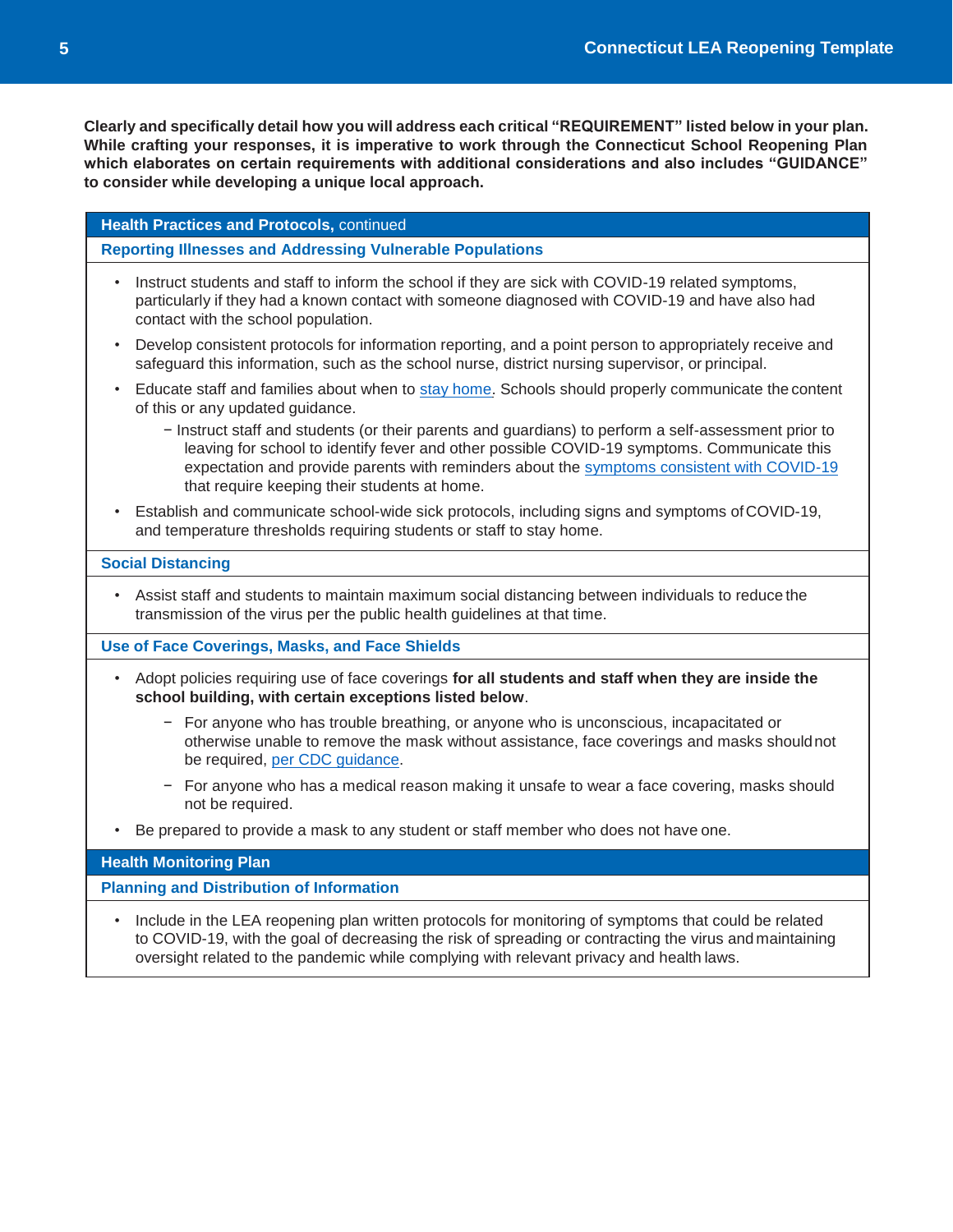#### **Containment Plan**

- *• The Connecticut Department of Public Health will be providing a tiered system to assist leaders and define the decision-making approach should partial or full class-cancellation become necessary. Anticipate this will be available at the time decisions will need to be made related to containmentand possible school class cancellations.*
- Include in the LEA reopening plan written protocols for containment and immediate response if an individual has signs or symptoms of COVID-19, there is a known exposure, or a member of the school community has a confirmed diagnosis of COVID-19. The purpose of containment plans are to decrease the risks of spreading COVID-19, and shall include the following:
	- − Immediate coordination with the local health department, including being ready to comply with requests for information from the local health department to assist with contact tracing.
	- − Identification of a response team within the school and LEA with specific responsibilities.
	- − Consideration of what signs and symptoms exhibited by students or staff would require their immediate dismissal from school; for what period of time; and conditions for their re-admittance to school.
- Identify an "isolation room" (besides the health office) to accommodate students who exhibit symptoms consistent with COVID-19 until a parent or guardian arrives.
- Create a consistent policy for dismissal of students or staff who exhibit symptoms of COVID-19 and must be dismissed from school.

# **Cancellation of Classes, Remote Learning, and Reopening Plans**

- *• The Connecticut Department of Public Health will be developing specific community and school-based indicators to assist leaders and define the appropriate decision-making approach.*
- Develop a plan for school class cancellations and reopening to be implemented in the event that the superintendent, their designee, or state government suspends or cancels in-school classes for someor all participants.
- Notify and consult with the CSDE immediately if the LEA is contemplating class cancellations.
- Include a communication plan and clear policies for faculty and staff regarding individual roles and responsibilities in the event of a shutdown occurring during the school year.
- Prioritize ongoing educational opportunities when drafting the plan for shutdown. Materials for continuity of learning must be made available to allow for school sessions to continue remotely.

#### **Future Planning for Remote Blended Learning**

- Be prepared to provide remote blended learning opportunities immediately upon cancellation of inschool classes.
	- − Consider implementing a plan to gather feedback from families, students, teachers, and leaders on experience with remote learning. Incorporate any feedback into a revised remote learning plan and incorporate into hybrid learning model.
- Develop a plan for extended absences and communicate it with parents or guardians in the event of a second extended closure.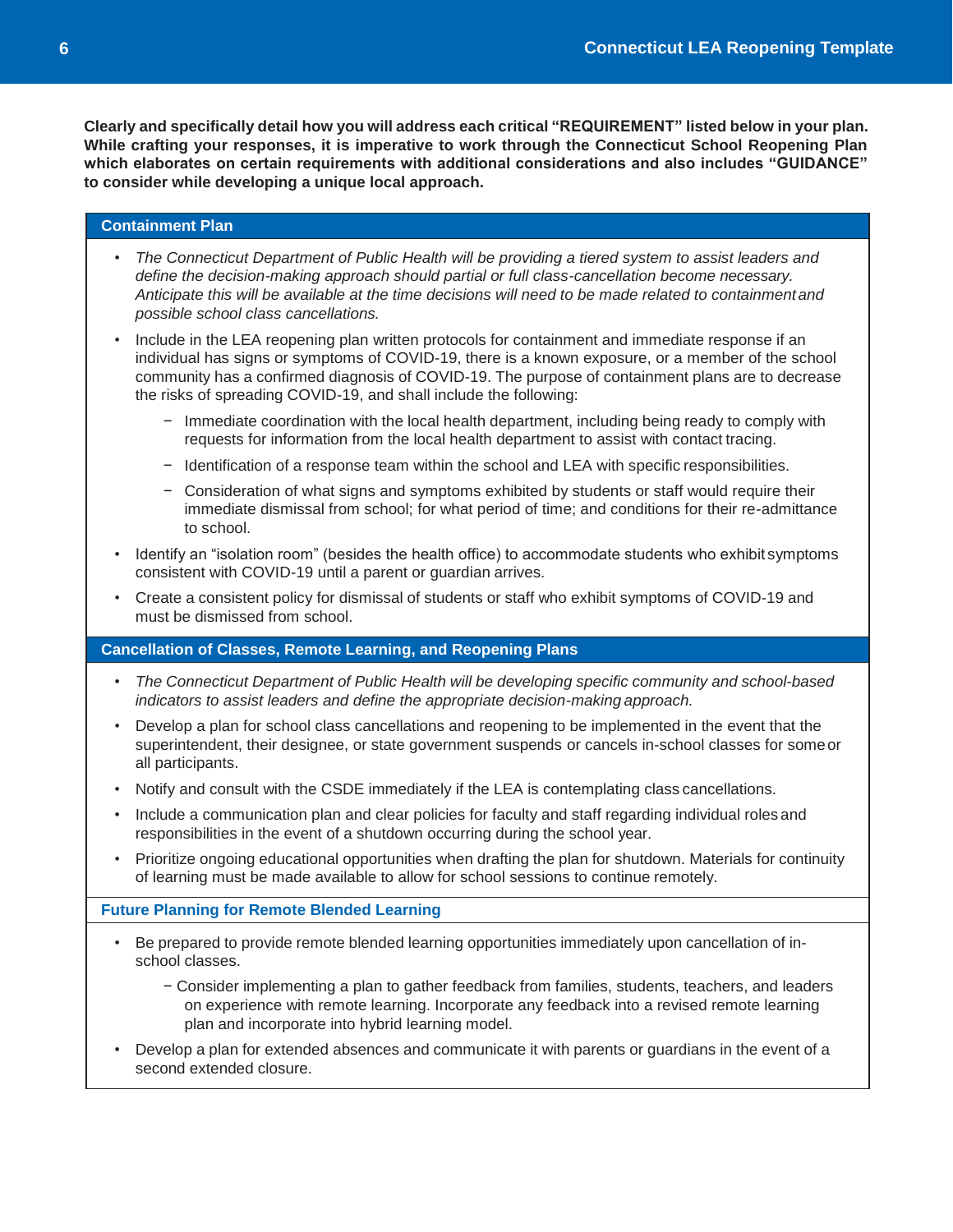# **Academics Special Education** • Prepare with the understanding that there has been no waiver of requirements under the IDEA for provision of a free and appropriate public education (FAPE) in the least restrictive environment (LRE).

- During COVID-19 school closures, schools were required to provide FAPE consistent with the need to protect the health and safety of students, as well as those individuals providing education, specialized instruction, and related services to these students. Schools may not have been able to provide all services in the same manner that they are typically provided. Federal disability law allows for flexibility in determining how to meet the individualized needs of students receiving special education services.
- Treat students eligible for special education and other special populations as general education students first. Guidance and policies related to school reopening plans apply to all students, including students with special needs who qualify for individual education programs under the IDEA and accommodation plans for eligible students under section 504 of the Rehabilitation Act. If students with disabilities are unable to access the reopening plan as designed, facilitate individualized and alternative means of re-entry based upon student need, present levels of functioning, developmental levels, and student/parent input. Consider blended learning schedules if needed.
- Do not make programming decisions based on a student's disability category. However, the nature and/ or severity of a student's disability may require unique considerations. Protocols should consider the student's developmental level and skills.
- Address mask and face covering use for the population of special education students, including cases where masks may need to be removed to provide appropriate services, and the approach to implementing any other possible mitigating strategy, including but not limited to maximum social distancing.

# **English Learners (ELs)**

- Understand that like all other students, ELs are entitled to FAPE. The Civil Rights Act of 1964, Title IV, the Equal Educational Opportunities Act (1974) and the Elementary and Secondary Education Act (1965) provide guidance on the services to which ELs are entitled. ELs must have access to the general education curriculum as well as to a supplemental language instruction education program. During school closures due to COVID-19, ELs continue to be entitled to receive their supplemental EL instructional program in addition to their general education program of mainstream, grade-level and content-area instruction. Such language instructional education programs may consist of a range of services, including bilingual education, English as a Second Language (ESL), Sheltered Instruction and others. When returning to school buildings, language instruction education programs must continue.
- Comply with the requirement that eligible students in bilingual mandated districts are offered bilingual education programs. During COVID-19, school districts that are mandated to provide bilingual education remain required to offer a bilingual program to eligible students who have opted into the program. While program implementation may be altered during COVID-19 as compared to traditional inbuilding schooling, students in bilingual programs are still entitled to receive native language support as part of their school's designated bilingual program model. As with other language instruction education programs, when returning to traditional schooling, bilingual programs must continue.
- Communicate with parents and guardians that have limited proficiency in English in a language they understand as required by Title III of the Elementary and Secondary Education Act. As during traditional schooling, communications during school closures due to COVID-19 may be provided through translation and/or interpretation.
- Provide ELs who are also identified as students with disabilities supports for their EL needs, as well as supports for their disabilities. During COVID-19, these dually identified students must continue to receive these supports. As in times with traditional schooling, dually identified students should have their language needs represented in their annual meetings about their IEP.